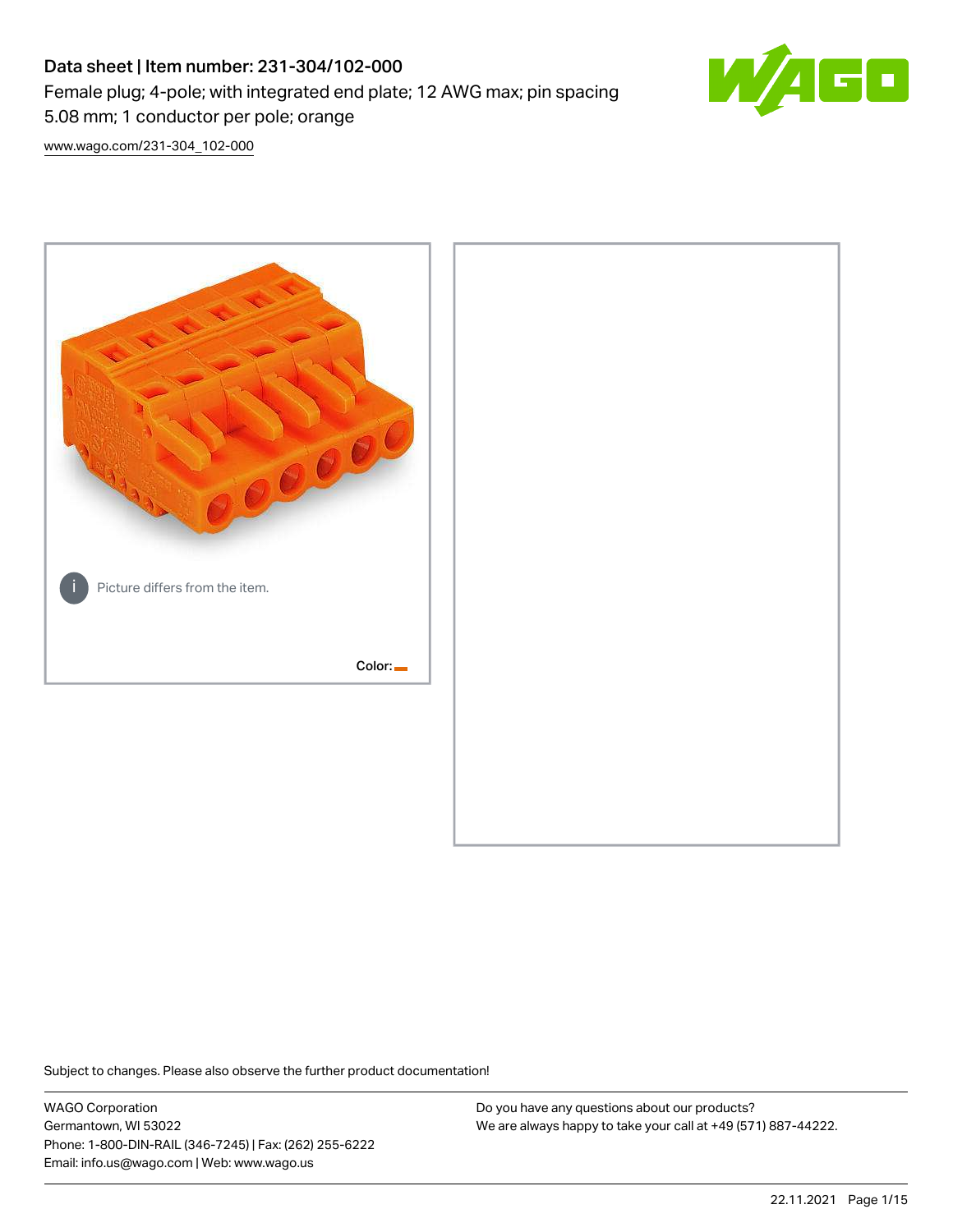

Dimensions in mm

L = pole no. x pin spacing

2- to 3-pole female connectors – one latch only

### Item description

- **Universal connection for all conductor types**
- Easy cable pre-assembly and on-unit wiring via vertical and horizontal CAGE CLAMP<sup>®</sup> actuation  $\blacksquare$
- $\blacksquare$ Integrated test ports
- $\blacksquare$ With coding fingers

Subject to changes. Please also observe the further product documentation! Data

WAGO Corporation Germantown, WI 53022 Phone: 1-800-DIN-RAIL (346-7245) | Fax: (262) 255-6222 Email: info.us@wago.com | Web: www.wago.us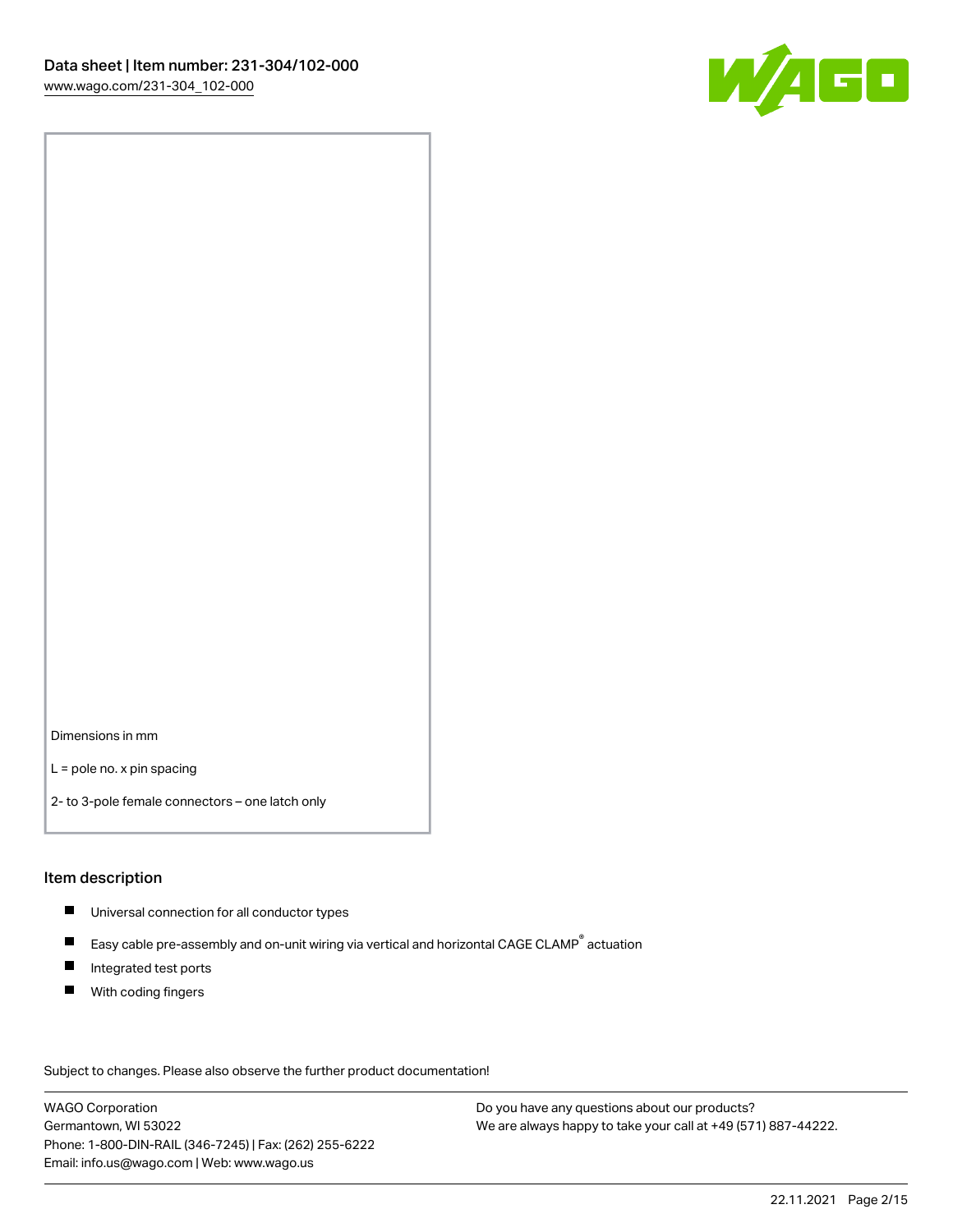

# Data Notes

| Safety information 1 | The <i>MCS – MULTI CONNECTION SYSTEM</i> includes connectors<br>without breaking capacity in accordance with DIN EN 61984. When<br>used as intended, these connectors must not be connected<br>/disconnected when live or under load. The circuit design should<br>ensure header pins, which can be touched, are not live when<br>unmated. |
|----------------------|--------------------------------------------------------------------------------------------------------------------------------------------------------------------------------------------------------------------------------------------------------------------------------------------------------------------------------------------|
| Variants:            | Gold-plated or partially gold-plated contact surfaces<br>Other versions (or variants) can be requested from WAGO Sales or<br>configured at https://configurator.wago.com/                                                                                                                                                                  |

## Electrical data

# IEC Approvals

| Ratings per                 | IEC/EN 60664-1                                                        |  |
|-----------------------------|-----------------------------------------------------------------------|--|
| Rated voltage (III / 3)     | 320 V                                                                 |  |
| Rated surge voltage (III/3) | 4 <sub>k</sub> V                                                      |  |
| Rated voltage (III/2)       | 320 V                                                                 |  |
| Rated surge voltage (III/2) | 4 <sub>k</sub> V                                                      |  |
| Nominal voltage (II/2)      | 630 V                                                                 |  |
| Rated surge voltage (II/2)  | 4 <sub>k</sub> V                                                      |  |
| Rated current               | 16A                                                                   |  |
| Legend (ratings)            | $(III / 2)$ $\triangle$ Overvoltage category III / Pollution degree 2 |  |

# UL Approvals

| Approvals per                  | UL 1059 |
|--------------------------------|---------|
| Rated voltage UL (Use Group B) | 300 V   |
| Rated current UL (Use Group B) | 15 A    |
| Rated voltage UL (Use Group D) | 300 V   |
| Rated current UL (Use Group D) | 10 A    |

# Ratings per UL

| Rated voltage UL 1977 | 300 V |
|-----------------------|-------|
| Rated current UL 1977 |       |

### CSA Approvals

Approvals per CSA

Subject to changes. Please also observe the further product documentation!

| <b>WAGO Corporation</b>                                | Do you have any questions about our products?                 |
|--------------------------------------------------------|---------------------------------------------------------------|
| Germantown, WI 53022                                   | We are always happy to take your call at +49 (571) 887-44222. |
| Phone: 1-800-DIN-RAIL (346-7245)   Fax: (262) 255-6222 |                                                               |
| Email: info.us@wago.com   Web: www.wago.us             |                                                               |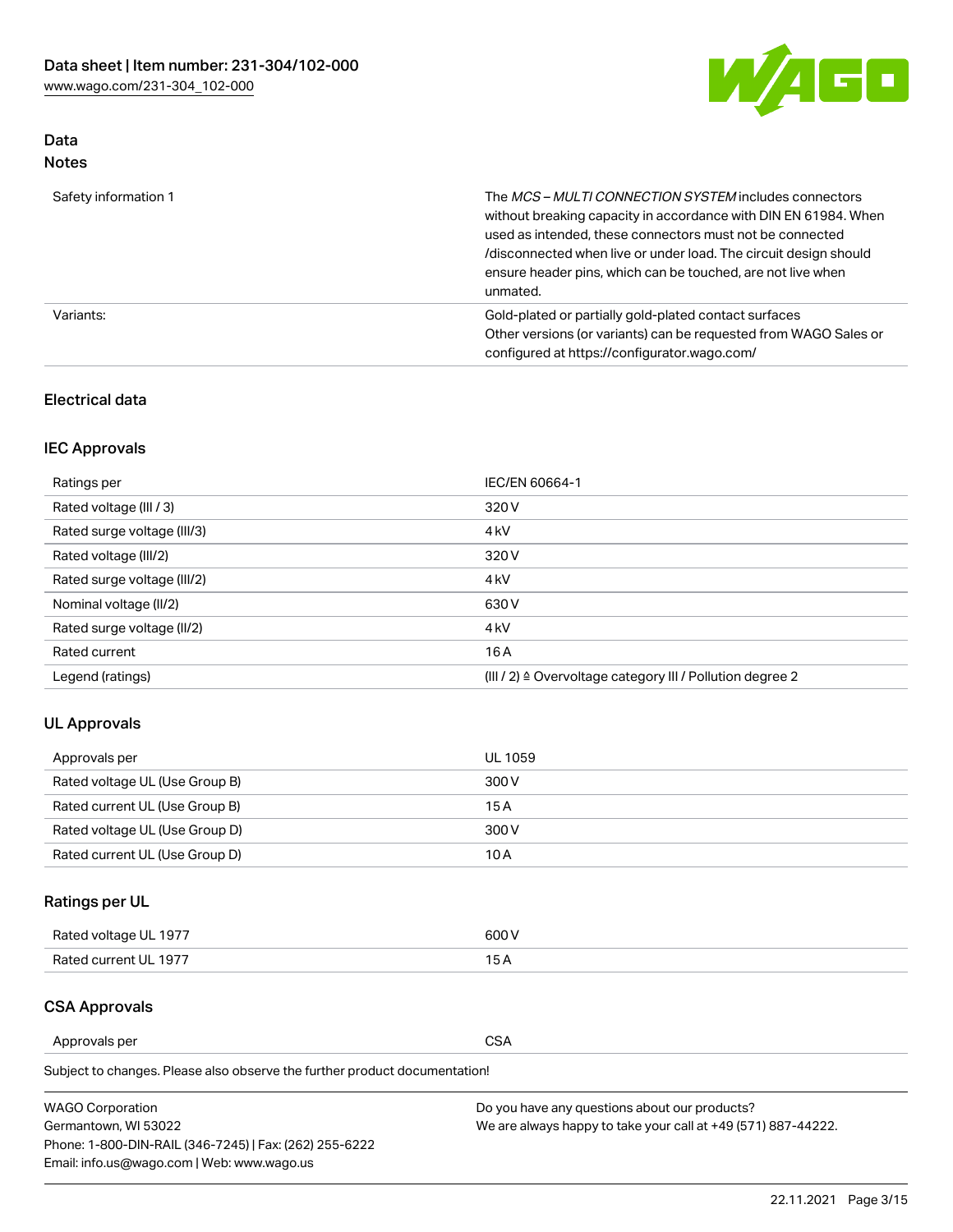[www.wago.com/231-304\\_102-000](http://www.wago.com/231-304_102-000)



| Rated voltage CSA (Use Group B) | 300 V |
|---------------------------------|-------|
| Rated current CSA (Use Group B) | 15 A  |
| Rated voltage CSA (Use Group D) | 300 V |
| Rated current CSA (Use Group D) | 10 A  |

### Connection data

| Total number of connection points |  |
|-----------------------------------|--|
| Total number of potentials        |  |
| Number of connection types        |  |
| Number of levels                  |  |

### Connection 1

| Connection technology                             | CAGE CLAMP <sup>®</sup>                 |
|---------------------------------------------------|-----------------------------------------|
| Actuation type                                    | Operating tool                          |
| Solid conductor                                   | $0.08$ 2.5 mm <sup>2</sup> / 28  12 AWG |
| Fine-stranded conductor                           | $0.08$ 2.5 mm <sup>2</sup> / 28  12 AWG |
| Fine-stranded conductor; with insulated ferrule   | $0.251.5$ mm <sup>2</sup>               |
| Fine-stranded conductor; with uninsulated ferrule | $0.252.5$ mm <sup>2</sup>               |
| Strip length                                      | 89 mm / 0.31  0.35 inch                 |
| Number of poles                                   | 4                                       |
| Conductor entry direction to mating direction     | 0°                                      |

# Physical data

| Pin spacing | 5.08 mm / 0.2 inch    |
|-------------|-----------------------|
| Width       | 20.32 mm / 0.8 inch   |
| Height      | 14.3 mm / 0.563 inch  |
| Depth       | 26.45 mm / 1.041 inch |

### Plug-in connection

| Contact type (pluggable connector)   | Female connector/socket |
|--------------------------------------|-------------------------|
| Connector (connection type)          | for conductor           |
| Mismating protection                 | No                      |
| Plugging without loss of pin spacing |                         |
| Locking of plug-in connection        | Without                 |

Subject to changes. Please also observe the further product documentation!

WAGO Corporation Germantown, WI 53022 Phone: 1-800-DIN-RAIL (346-7245) | Fax: (262) 255-6222 Email: info.us@wago.com | Web: www.wago.us Do you have any questions about our products? We are always happy to take your call at +49 (571) 887-44222.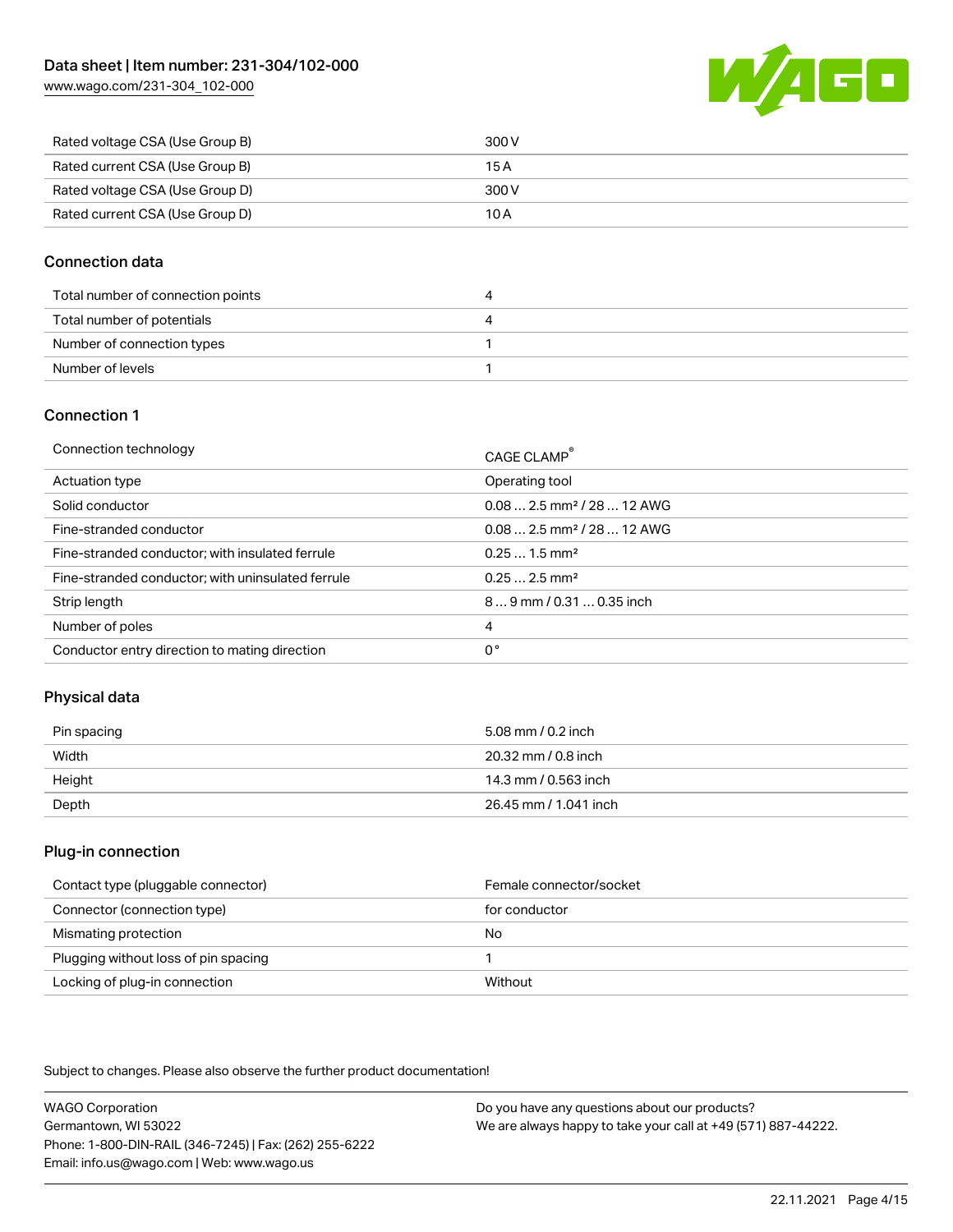

### Material data

| Color                       | orange                            |
|-----------------------------|-----------------------------------|
| Material group              |                                   |
| Insulation material         | Polyamide (PA66)                  |
| Flammability class per UL94 | V <sub>0</sub>                    |
| Clamping spring material    | Chrome nickel spring steel (CrNi) |
| Contact material            | Copper alloy                      |
| Contact plating             | tin-plated                        |
| Fire load                   | $0.1$ MJ                          |
| Weight                      | 7.2g                              |

### Environmental requirements

| Limit temperature range | $+85 °C$<br>-60 … |  |
|-------------------------|-------------------|--|
|-------------------------|-------------------|--|

### Commercial data

| Product Group         | 3 (Multi Conn. System) |
|-----------------------|------------------------|
| PU (SPU)              | 100 Stück              |
| Packaging type        | box                    |
| Country of origin     | DE                     |
| <b>GTIN</b>           | 4044918346184          |
| Customs tariff number | 8536694040             |

### Approvals / Certificates

#### Country specific Approvals

| Logo | Approval                                            | <b>Additional Approval Text</b> | Certificate<br>name |
|------|-----------------------------------------------------|---------------------------------|---------------------|
|      | <b>CB</b><br><b>DEKRA Certification B.V.</b>        | IEC 61984                       | NL-39756            |
|      | <b>CSA</b><br>DEKRA Certification B.V.              | C <sub>22.2</sub>               | 1466354             |
| EMA  | <b>KEMA/KEUR</b><br><b>DEKRA Certification B.V.</b> | EN 61984                        | 2190761.01          |

Subject to changes. Please also observe the further product documentation!

| <b>WAGO Corporation</b>                                | Do you have any questions about our products?                 |
|--------------------------------------------------------|---------------------------------------------------------------|
| Germantown, WI 53022                                   | We are always happy to take your call at +49 (571) 887-44222. |
| Phone: 1-800-DIN-RAIL (346-7245)   Fax: (262) 255-6222 |                                                               |
| Email: info.us@wago.com   Web: www.wago.us             |                                                               |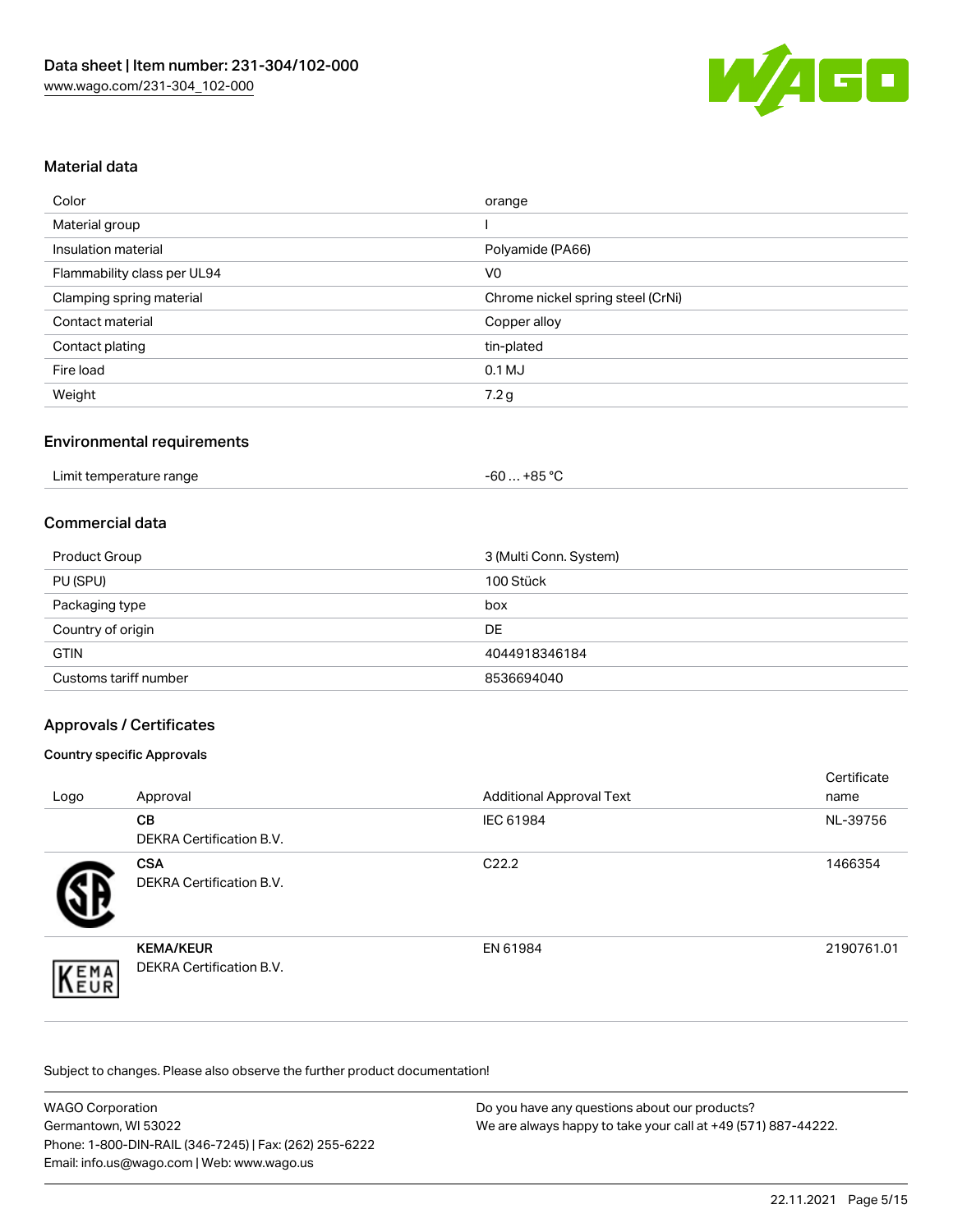

certificate de la contradición de la contradición de la contradición de la contradición de la contradición de<br>Contradición de la contradición de la contradición de la contradición de la contradición de la contradición de

#### Ship Approvals

| Logo        | Approval                           | <b>Additional Approval Text</b> | Certificate<br>name             |
|-------------|------------------------------------|---------------------------------|---------------------------------|
| <b>ADAR</b> | ABS<br>American Bureau of Shipping | -                               | 19-<br>HG1869876-<br><b>PDA</b> |

#### UL-Approvals

| Logo | Approval                                    | <b>Additional Approval Text</b> | Certificate<br>name |
|------|---------------------------------------------|---------------------------------|---------------------|
| Р.   | UL<br>UL International Germany GmbH         | <b>UL 1977</b>                  | E45171              |
|      | <b>UR</b><br>Underwriters Laboratories Inc. | <b>UL 1059</b>                  | E45172              |

# **Counterpart**

| <b>All Property</b> | Item no.231-634<br>Male connector; 4-pole; Pin spacing 5.08 mm; orange                                              | www.wago.com/231-634         |
|---------------------|---------------------------------------------------------------------------------------------------------------------|------------------------------|
| 55                  | Item no.231-534/001-000<br>Male header; 4-pole; THT; 1.0 x 1.0 mm solder pin; angled; pin spacing 5.08 mm; orange   | www.wago.com/231-534/001-000 |
|                     | Item no.231-334/001-000<br>Male header; 4-pole; THT; 1.0 x 1.0 mm solder pin; straight; pin spacing 5.08 mm; orange | www.wago.com/231-334/001-000 |

#### Optional accessories

### Ferrules

| Ferrule |                                                                                                                        |                      |
|---------|------------------------------------------------------------------------------------------------------------------------|----------------------|
|         | ltem no.: 216-101<br>Ferrule; Sleeve for 0.5 mm <sup>2</sup> / AWG 22; uninsulated; electro-tin plated; silver-colored | www.wago.com/216-101 |
|         | Item no.: 216-104<br>Ferrule; Sleeve for 1.5 mm <sup>2</sup> / AWG 16; uninsulated; electro-tin plated; silver-colored | www.wago.com/216-104 |

Subject to changes. Please also observe the further product documentation!

WAGO Corporation Germantown, WI 53022 Phone: 1-800-DIN-RAIL (346-7245) | Fax: (262) 255-6222 Email: info.us@wago.com | Web: www.wago.us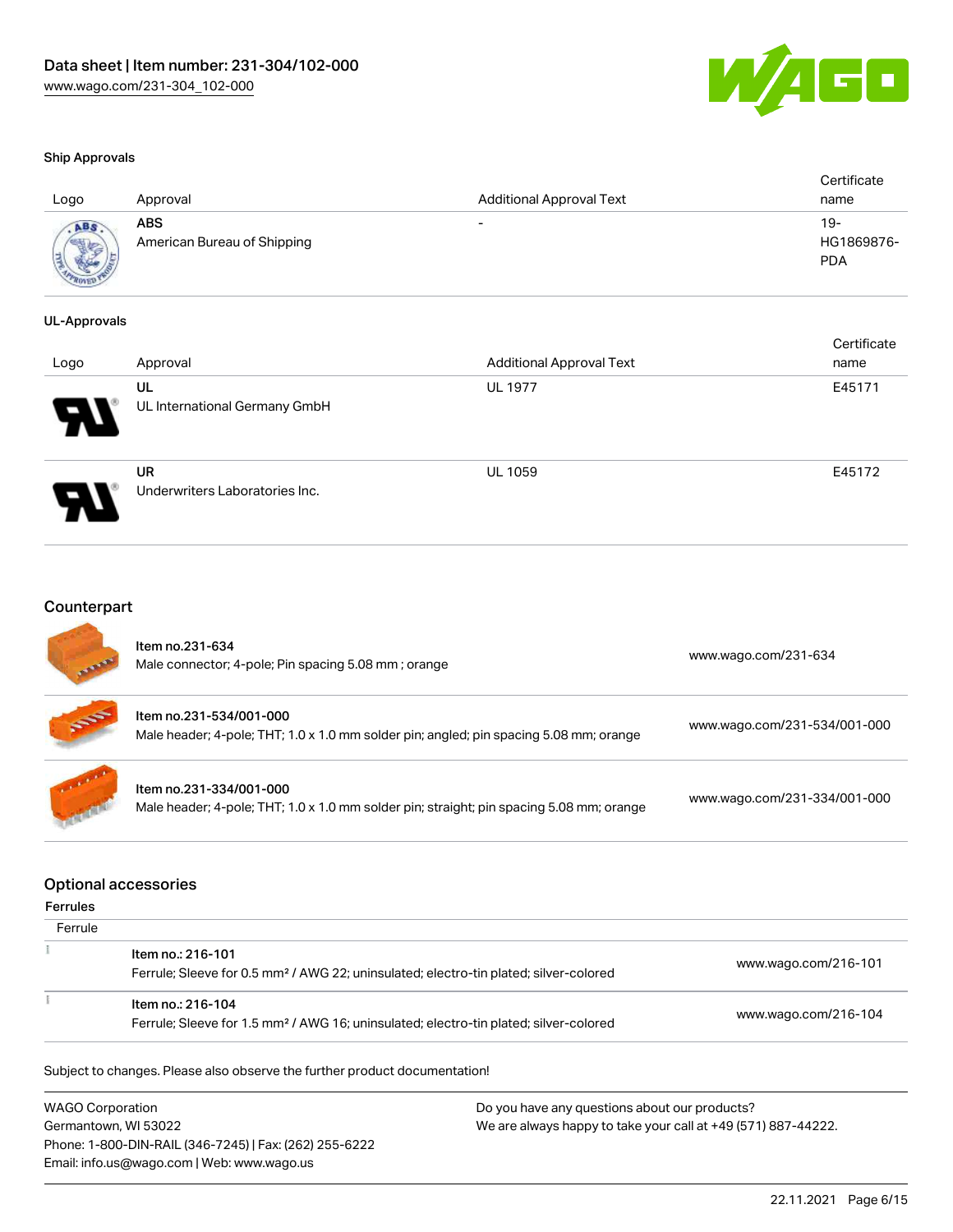# Data sheet | Item number: 231-304/102-000

Phone: 1-800-DIN-RAIL (346-7245) | Fax: (262) 255-6222

Email: info.us@wago.com | Web: www.wago.us

[www.wago.com/231-304\\_102-000](http://www.wago.com/231-304_102-000)



|                                                 | Item no.: 216-106<br>Ferrule; Sleeve for 2.5 mm <sup>2</sup> / AWG 14; uninsulated; electro-tin plated; silver-colored                                                                            |                                                                                                                | www.wago.com/216-106 |
|-------------------------------------------------|---------------------------------------------------------------------------------------------------------------------------------------------------------------------------------------------------|----------------------------------------------------------------------------------------------------------------|----------------------|
|                                                 | Item no.: 216-102<br>Ferrule; Sleeve for 0.75 mm <sup>2</sup> / AWG 20; uninsulated; electro-tin plated; silver-colored                                                                           |                                                                                                                | www.wago.com/216-102 |
|                                                 | Item no.: 216-103<br>Ferrule; Sleeve for 1 mm <sup>2</sup> / AWG 18; uninsulated; electro-tin plated                                                                                              |                                                                                                                | www.wago.com/216-103 |
|                                                 | Item no.: 216-123<br>Ferrule; Sleeve for 1 mm <sup>2</sup> / AWG 18; uninsulated; electro-tin plated; silver-colored                                                                              |                                                                                                                | www.wago.com/216-123 |
|                                                 | Item no.: 216-122<br>Ferrule; Sleeve for 0.75 mm <sup>2</sup> / AWG 20; uninsulated; electro-tin plated; silver-colored                                                                           |                                                                                                                | www.wago.com/216-122 |
|                                                 | Item no.: 216-124<br>Ferrule; Sleeve for 1.5 mm <sup>2</sup> / AWG 16; uninsulated; electro-tin plated                                                                                            |                                                                                                                | www.wago.com/216-124 |
|                                                 | Item no.: 216-142<br>Ferrule; Sleeve for 0.75 mm <sup>2</sup> / 18 AWG; uninsulated; electro-tin plated; electrolytic copper; gastight<br>crimped; acc. to DIN 46228, Part 1/08.92                |                                                                                                                | www.wago.com/216-142 |
|                                                 | Item no.: 216-132<br>Ferrule; Sleeve for 0.34 mm <sup>2</sup> / AWG 24; uninsulated; electro-tin plated                                                                                           |                                                                                                                | www.wago.com/216-132 |
| $\frac{1}{3}$                                   | Item no.: 216-121<br>Ferrule; Sleeve for 0.5 mm <sup>2</sup> / AWG 22; uninsulated; electro-tin plated; silver-colored                                                                            |                                                                                                                | www.wago.com/216-121 |
|                                                 | Item no.: 216-143<br>Ferrule; Sleeve for 1 mm <sup>2</sup> / AWG 18; uninsulated; electro-tin plated; electrolytic copper; gastight<br>crimped; acc. to DIN 46228, Part 1/08.92                   |                                                                                                                | www.wago.com/216-143 |
|                                                 | Item no.: 216-131<br>Ferrule; Sleeve for 0.25 mm <sup>2</sup> / AWG 24; uninsulated; electro-tin plated; silver-colored                                                                           |                                                                                                                | www.wago.com/216-131 |
|                                                 | Item no.: 216-141<br>Ferrule; Sleeve for 0.5 mm <sup>2</sup> / 20 AWG; uninsulated; electro-tin plated; electrolytic copper; gastight<br>crimped; acc. to DIN 46228, Part 1/08.92                 |                                                                                                                | www.wago.com/216-141 |
|                                                 | Item no.: 216-152<br>Ferrule; Sleeve for 0.34 mm <sup>2</sup> / AWG 24; uninsulated; electro-tin plated                                                                                           |                                                                                                                | www.wago.com/216-152 |
|                                                 | Item no.: 216-203<br>Ferrule; Sleeve for 1 mm <sup>2</sup> / AWG 18; insulated; electro-tin plated; red                                                                                           |                                                                                                                | www.wago.com/216-203 |
|                                                 | Item no.: 216-202<br>Ferrule; Sleeve for 0.75 mm <sup>2</sup> / 18 AWG; insulated; electro-tin plated; gray                                                                                       |                                                                                                                | www.wago.com/216-202 |
|                                                 | Item no.: 216-151<br>Ferrule; Sleeve for 0.25 mm <sup>2</sup> / AWG 24; uninsulated; electro-tin plated                                                                                           |                                                                                                                | www.wago.com/216-151 |
| 1                                               | Item no.: 216-204<br>Ferrule; Sleeve for 1.5 mm <sup>2</sup> / AWG 16; insulated; electro-tin plated; black                                                                                       |                                                                                                                | www.wago.com/216-204 |
|                                                 | Item no.: 216-144<br>Ferrule; Sleeve for 1.5 mm <sup>2</sup> / AWG 16; uninsulated; electro-tin plated; electrolytic copper; gastight<br>crimped; acc. to DIN 46228, Part 1/08.92; silver-colored |                                                                                                                | www.wago.com/216-144 |
|                                                 | Subject to changes. Please also observe the further product documentation!                                                                                                                        |                                                                                                                |                      |
| <b>WAGO Corporation</b><br>Germantown, WI 53022 |                                                                                                                                                                                                   | Do you have any questions about our products?<br>We are always happy to take your call at +49 (571) 887-44222. |                      |

22.11.2021 Page 7/15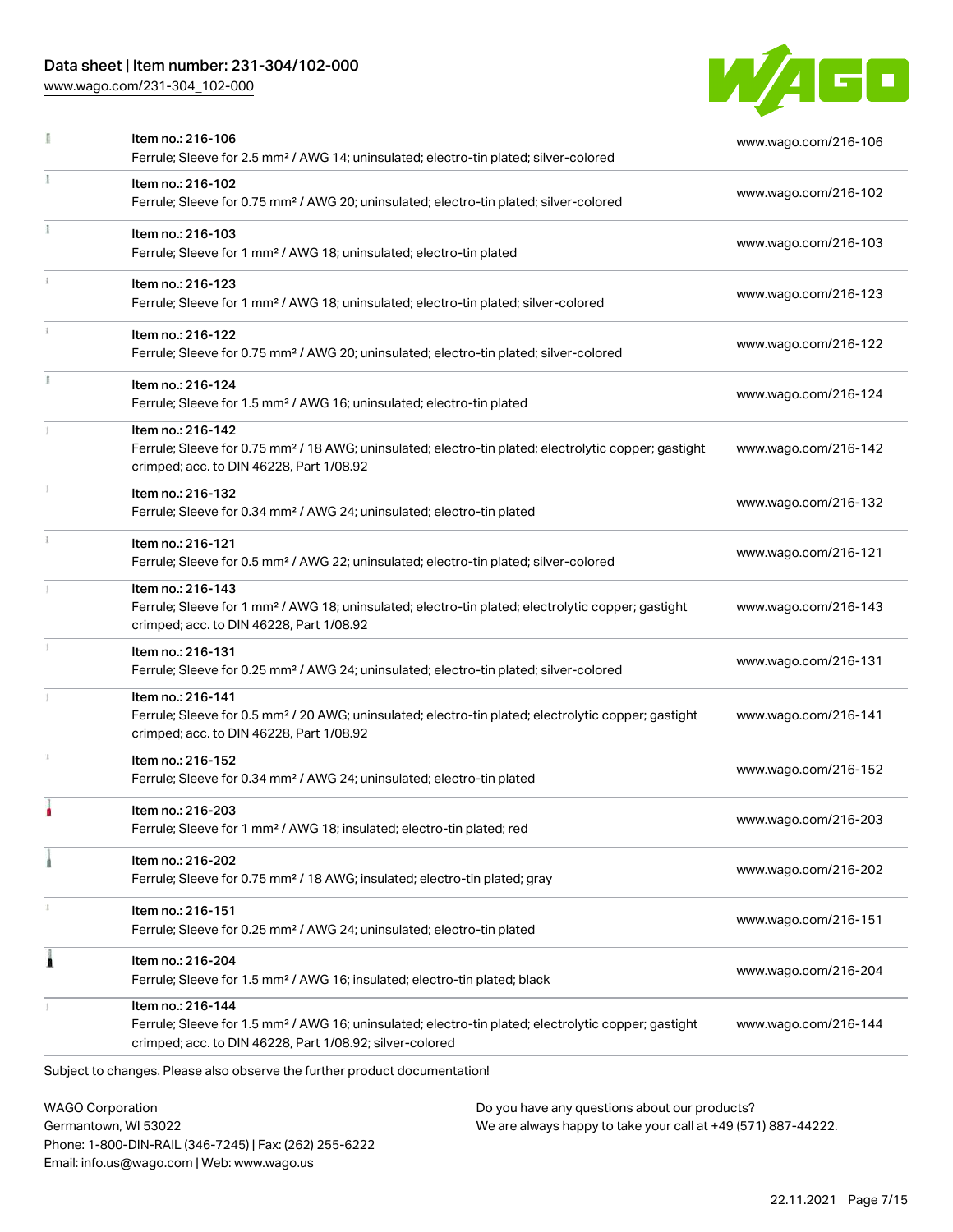# Data sheet | Item number: 231-304/102-000

[www.wago.com/231-304\\_102-000](http://www.wago.com/231-304_102-000)



|   | Item no.: 216-201<br>Ferrule; Sleeve for 0.5 mm <sup>2</sup> / 20 AWG; insulated; electro-tin plated; white                                                                                             | www.wago.com/216-201 |
|---|---------------------------------------------------------------------------------------------------------------------------------------------------------------------------------------------------------|----------------------|
|   | Item no.: 216-223<br>Ferrule; Sleeve for 1 mm <sup>2</sup> / AWG 18; insulated; electro-tin plated; red                                                                                                 | www.wago.com/216-223 |
|   | Item no.: 216-241<br>Ferrule; Sleeve for 0.5 mm <sup>2</sup> / 20 AWG; insulated; electro-tin plated; electrolytic copper; gastight<br>crimped; acc. to DIN 46228, Part 4/09.90; white                  | www.wago.com/216-241 |
|   | Item no.: 216-242<br>Ferrule; Sleeve for 0.75 mm <sup>2</sup> / 18 AWG; insulated; electro-tin plated; electrolytic copper; gastight<br>crimped; acc. to DIN 46228, Part 4/09.90; gray                  | www.wago.com/216-242 |
|   | Item no.: 216-222<br>Ferrule; Sleeve for 0.75 mm <sup>2</sup> / 18 AWG; insulated; electro-tin plated; gray                                                                                             | www.wago.com/216-222 |
|   | Item no.: 216-221<br>Ferrule; Sleeve for 0.5 mm <sup>2</sup> / 20 AWG; insulated; electro-tin plated; white                                                                                             | www.wago.com/216-221 |
| Ă | Item no.: 216-224<br>Ferrule; Sleeve for 1.5 mm <sup>2</sup> / AWG 16; insulated; electro-tin plated; black                                                                                             | www.wago.com/216-224 |
|   | Item no.: 216-243<br>Ferrule; Sleeve for 1 mm <sup>2</sup> / AWG 18; insulated; electro-tin plated; electrolytic copper; gastight crimped; www.wago.com/216-243<br>acc. to DIN 46228, Part 4/09.90; red |                      |
| Â | Item no.: 216-244<br>Ferrule; Sleeve for 1.5 mm <sup>2</sup> / AWG 16; insulated; electro-tin plated; electrolytic copper; gastight<br>crimped; acc. to DIN 46228, Part 4/09.90; black                  | www.wago.com/216-244 |
|   | Item no.: 216-263<br>Ferrule; Sleeve for 1 mm <sup>2</sup> / AWG 18; insulated; electro-tin plated; electrolytic copper; gastight crimped; www.wago.com/216-263<br>acc. to DIN 46228, Part 4/09.90; red |                      |
| ٨ | Item no.: 216-264<br>Ferrule; Sleeve for 1.5 mm <sup>2</sup> / AWG 16; insulated; electro-tin plated; electrolytic copper; gastight<br>crimped; acc. to DIN 46228, Part 4/09.90; black                  | www.wago.com/216-264 |
| 1 | Item no.: 216-284<br>Ferrule; Sleeve for 1.5 mm <sup>2</sup> / AWG 16; insulated; electro-tin plated; electrolytic copper; gastight<br>crimped; acc. to DIN 46228, Part 4/09.90; black                  | www.wago.com/216-284 |
|   | Item no.: 216-262<br>Ferrule; Sleeve for 0.75 mm <sup>2</sup> / 18 AWG; insulated; electro-tin plated; electrolytic copper; gastight<br>crimped; acc. to DIN 46228, Part 4/09.90; gray                  | www.wago.com/216-262 |
|   | Item no.: 216-301<br>Ferrule; Sleeve for 0.25 mm <sup>2</sup> / AWG 24; insulated; electro-tin plated; yellow                                                                                           | www.wago.com/216-301 |
|   | Item no.: 216-321<br>Ferrule; Sleeve for 0.25 mm <sup>2</sup> / AWG 24; insulated; electro-tin plated; yellow                                                                                           | www.wago.com/216-321 |
| ٠ | Item no.: 216-322<br>Ferrule; Sleeve for 0.34 mm <sup>2</sup> / 22 AWG; insulated; electro-tin plated; green                                                                                            | www.wago.com/216-322 |
|   | Item no.: 216-302<br>Ferrule; Sleeve for 0.34 mm <sup>2</sup> / 22 AWG; insulated; electro-tin plated; light turquoise                                                                                  | www.wago.com/216-302 |

WAGO Corporation Germantown, WI 53022 Phone: 1-800-DIN-RAIL (346-7245) | Fax: (262) 255-6222 Email: info.us@wago.com | Web: www.wago.us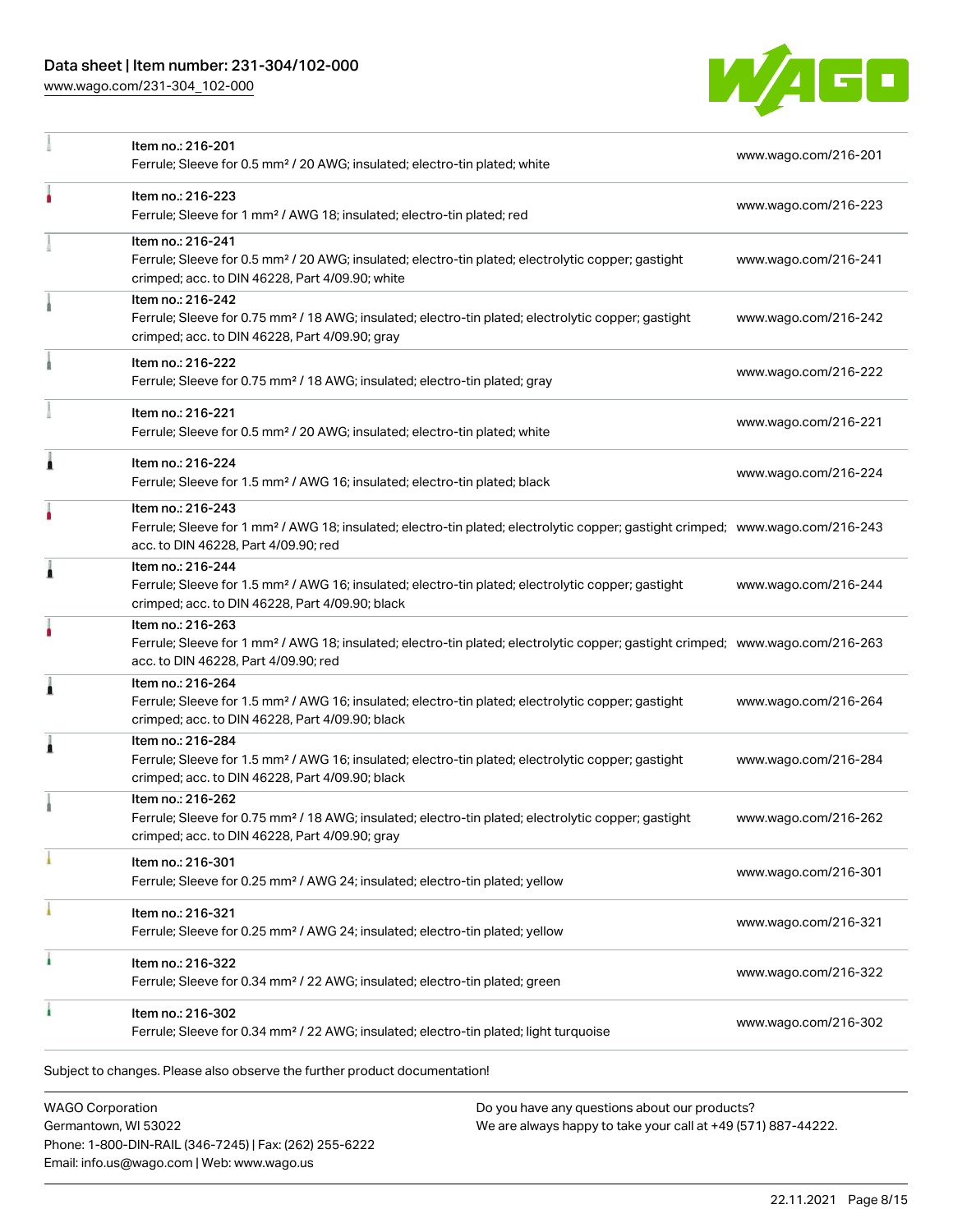[www.wago.com/231-304\\_102-000](http://www.wago.com/231-304_102-000)



#### Testing accessories

Testing accessories

Germantown, WI 53022

Phone: 1-800-DIN-RAIL (346-7245) | Fax: (262) 255-6222

Email: info.us@wago.com | Web: www.wago.us



Item no.: 210-136 Test plug; 2 nm Ø; with 500 mm cable [www.wago.com/210-136](http://www.wago.com/210-136)

### Item no.: 231-661

Test plugs for female connectors; for 5 mm and 5.08 mm pin spacing; 2,50 mm²; light gray [www.wago.com/231-661](http://www.wago.com/231-661)

| Jumpers                 |                                                                                                         |                                  |
|-------------------------|---------------------------------------------------------------------------------------------------------|----------------------------------|
| Jumper                  |                                                                                                         |                                  |
|                         | ltem no.: 231-905                                                                                       |                                  |
|                         | Jumper; for conductor entry; 5-way; insulated; gray                                                     | www.wago.com/231-905             |
|                         | ltem no.: 231-903                                                                                       | www.wago.com/231-903             |
|                         | Jumper; for conductor entry; 3-way; insulated; gray                                                     |                                  |
|                         | Item no.: 231-907                                                                                       | www.wago.com/231-907             |
|                         | Jumper; for conductor entry; 7-way; insulated; gray                                                     |                                  |
|                         | Item no.: 231-910                                                                                       | www.wago.com/231-910             |
|                         | Jumper; for conductor entry; 10-way; insulated; gray                                                    |                                  |
|                         | ltem no.: 231-902                                                                                       |                                  |
|                         | Jumper; for conductor entry; 2-way; insulated; gray                                                     | www.wago.com/231-902             |
| Marking accessories     |                                                                                                         |                                  |
| Marking strip           |                                                                                                         |                                  |
|                         | Item no.: 210-331/508-103                                                                               | www.wago.com/210-331             |
|                         | Marking strips; as a DIN A4 sheet; MARKED; 1-12 (200x); Height of marker strip: 2.3 mm/0.091 in; Strip  | /508-103                         |
|                         | length 182 mm; Horizontal marking; Self-adhesive; white                                                 |                                  |
|                         | Item no.: 210-331/508-104                                                                               | www.wago.com/210-331             |
|                         | Marking strips; as a DIN A4 sheet; MARKED; 13-24 (200x); Height of marker strip: 2.3 mm/0.091 in; Strip | /508-104                         |
|                         | length 182 mm; Horizontal marking; Self-adhesive; white                                                 |                                  |
|                         | Item no.: 210-332/508-202                                                                               |                                  |
|                         | Marking strips; as a DIN A4 sheet; MARKED; 1-16 (160x); Height of marker strip: 3 mm; Strip length 182  | www.wago.com/210-332<br>/508-202 |
|                         | mm; Horizontal marking; Self-adhesive; white                                                            |                                  |
|                         | Item no.: 210-332/508-204                                                                               |                                  |
|                         | Marking strips; as a DIN A4 sheet; MARKED; 17-32 (160x); Height of marker strip: 3 mm; Strip length     | www.wago.com/210-332             |
|                         | 182 mm; Horizontal marking; Self-adhesive; white                                                        | /508-204                         |
|                         | Item no.: 210-332/508-206                                                                               |                                  |
|                         | Marking strips; as a DIN A4 sheet; MARKED; 33-48 (160x); Height of marker strip: 3 mm; Strip length     | www.wago.com/210-332<br>/508-206 |
|                         | 182 mm; Horizontal marking; Self-adhesive; white                                                        |                                  |
|                         | Item no.: 210-332/508-205                                                                               | www.wago.com/210-332             |
|                         | Marking strips; as a DIN A4 sheet; MARKED; 1-32 (80x); Height of marker strip: 3 mm; Strip length 182   | /508-205                         |
|                         | Subject to changes. Please also observe the further product documentation!                              |                                  |
| <b>WAGO Corporation</b> | Do you have any questions about our products?                                                           |                                  |
|                         |                                                                                                         |                                  |

We are always happy to take your call at +49 (571) 887-44222.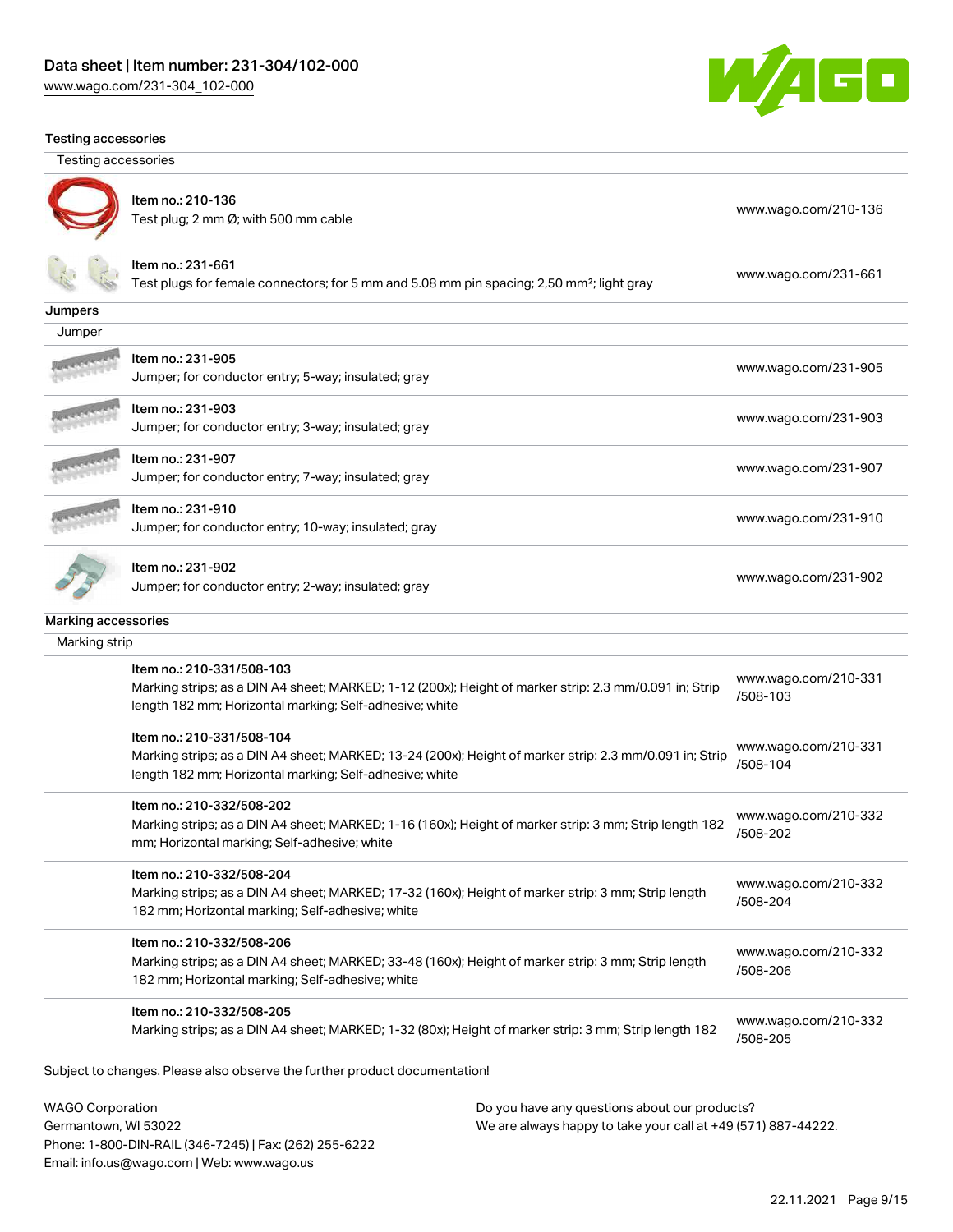[www.wago.com/231-304\\_102-000](http://www.wago.com/231-304_102-000)



mm; Horizontal marking; Self-adhesive; white

| Strain relief           |                                                                                                                 |                      |  |
|-------------------------|-----------------------------------------------------------------------------------------------------------------|----------------------|--|
| Strain relief housing   |                                                                                                                 |                      |  |
|                         | Item no.: 232-634<br>Strain relief housing; orange                                                              | www.wago.com/232-634 |  |
| Tools                   |                                                                                                                 |                      |  |
| Operating tool          |                                                                                                                 |                      |  |
|                         | Item no.: 209-130<br>Operating tool; suitable for 264, 280 and 281 Series; 1-way; of insulating material; white | www.wago.com/209-130 |  |
|                         | Item no.: 209-132<br>Operating tool; for connecting comb-style jumper bar; 2-way; of insulating material        | www.wago.com/209-132 |  |
|                         | Item no.: 231-159<br>Operating tool; natural                                                                    | www.wago.com/231-159 |  |
|                         | Item no.: 231-231<br>Combination operating tool; red                                                            | www.wago.com/231-231 |  |
|                         | Item no.: 231-131<br>Operating tool; made of insulating material; 1-way; loose; white                           | www.wago.com/231-131 |  |
|                         | Item no.: 231-291<br>Operating tool; made of insulating material; 1-way; loose; red                             | www.wago.com/231-291 |  |
|                         | Item no.: 280-432<br>Operating tool; made of insulating material; 2-way; white                                  | www.wago.com/280-432 |  |
|                         | Item no.: 280-434<br>Operating tool; made of insulating material; 4-way                                         | www.wago.com/280-434 |  |
|                         | Item no.: 280-437<br>Operating tool; made of insulating material; 7-way                                         | www.wago.com/280-437 |  |
|                         | Item no.: 280-440<br>Operating tool; made of insulating material; 10-way                                        | www.wago.com/280-440 |  |
|                         | Item no.: 280-435<br>Operating tool; made of insulating material; 5-way; gray                                   | www.wago.com/280-435 |  |
|                         | Item no.: 280-436<br>Operating tool; made of insulating material; 6-way                                         | www.wago.com/280-436 |  |
|                         | Item no.: 280-438<br>Operating tool; made of insulating material; 8-way                                         | www.wago.com/280-438 |  |
|                         | Item no.: 280-433                                                                                               | www.wago.com/280-433 |  |
| <b>WAGO Corporation</b> | Subject to changes. Please also observe the further product documentation!                                      |                      |  |

WAGO Corporation Germantown, WI 53022 Phone: 1-800-DIN-RAIL (346-7245) | Fax: (262) 255-6222 Email: info.us@wago.com | Web: www.wago.us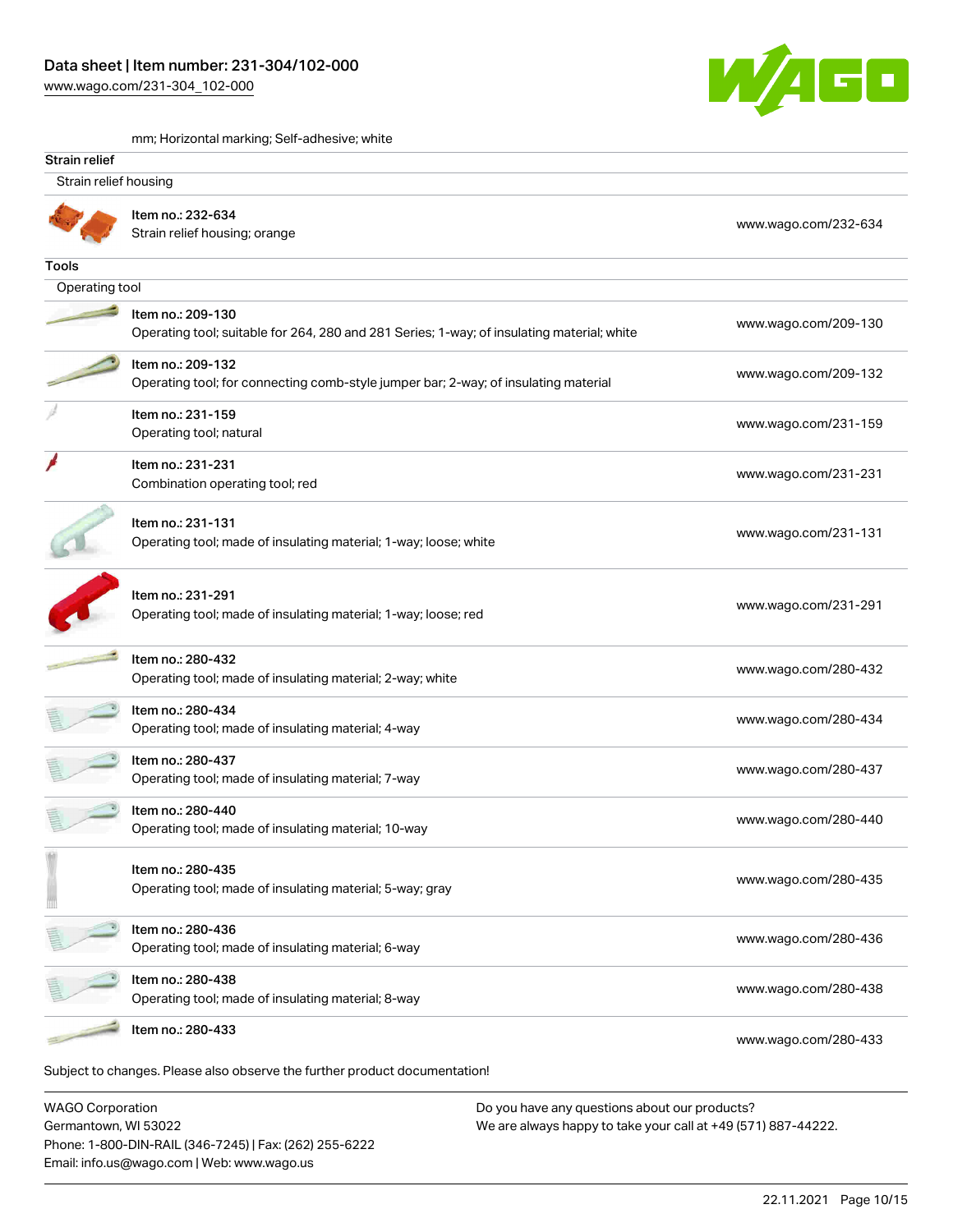# Data sheet | Item number: 231-304/102-000

[www.wago.com/231-304\\_102-000](http://www.wago.com/231-304_102-000)



Operating tool; made of insulating material; 3-way

|                                   | Operating tool; made of insulating material; 3-way                         |            |                      |                      |
|-----------------------------------|----------------------------------------------------------------------------|------------|----------------------|----------------------|
| Cover                             |                                                                            |            |                      |                      |
| Cover                             |                                                                            |            |                      |                      |
|                                   | Item no.: 231-669                                                          |            |                      |                      |
|                                   | Lockout caps; for covering unused clamping units; orange                   |            |                      | www.wago.com/231-669 |
| Insulations stops                 |                                                                            |            |                      |                      |
| Insulation stop                   |                                                                            |            |                      |                      |
|                                   |                                                                            |            |                      |                      |
|                                   | Item no.: 231-672                                                          |            |                      |                      |
|                                   | Insulation stop; 0.75 - 1 mm <sup>2</sup> ; dark gray                      |            | www.wago.com/231-672 |                      |
|                                   | Item no.: 231-670                                                          |            |                      |                      |
|                                   | Insulation stop; 0.08-0.2 mm <sup>2</sup> / 0.2 mm <sup>2</sup> "s"; white |            | www.wago.com/231-670 |                      |
| Lecce                             |                                                                            |            |                      |                      |
|                                   | Item no.: 231-671                                                          |            |                      |                      |
| ELLE                              | Insulation stop; 0.25 - 0.5 mm <sup>2</sup> ; light gray                   |            | www.wago.com/231-671 |                      |
| <b>Downloads</b><br>Documentation |                                                                            |            |                      |                      |
|                                   |                                                                            |            |                      |                      |
| <b>Additional Information</b>     |                                                                            |            |                      |                      |
| Technical explanations            |                                                                            | 2019 Apr 3 | pdf<br>2.0 MB        | Download             |
|                                   |                                                                            |            |                      |                      |
| <b>CAD files</b>                  |                                                                            |            |                      |                      |
| CAE data                          |                                                                            |            |                      |                      |
| EPLAN Data Portal 231-304/102-000 |                                                                            |            | <b>URL</b>           | Download             |
|                                   | ZUKEN Portal 231-304/102-000                                               |            | URL                  | Download             |
| EPLAN Data Portal 231-304/102-000 |                                                                            |            | URL                  | Download             |
| CAD data                          |                                                                            |            |                      |                      |
|                                   | 2D/3D Models 231-304/102-000                                               |            | URL                  | Download             |

Subject to changes. Please also observe the further product documentation!

WAGO Corporation Germantown, WI 53022 Phone: 1-800-DIN-RAIL (346-7245) | Fax: (262) 255-6222 Email: info.us@wago.com | Web: www.wago.us Do you have any questions about our products? We are always happy to take your call at +49 (571) 887-44222.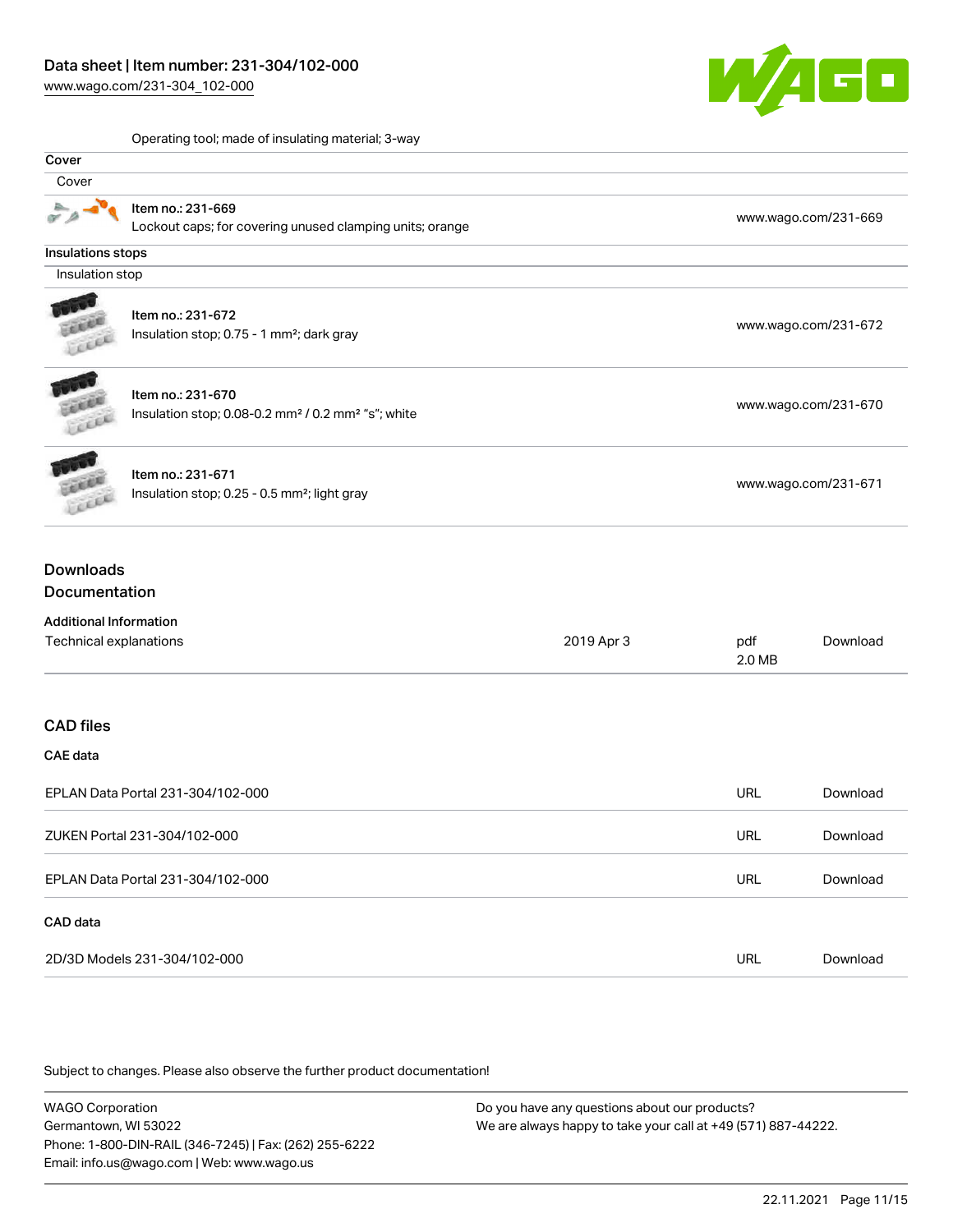

### Environmental Product Compliance

#### Compliance Search

| Environmental Product Compliance 231-304/102-000                                                      | URL | Download |  |
|-------------------------------------------------------------------------------------------------------|-----|----------|--|
| 1-conductor female connector; CAGE CLAMP <sup>®</sup> ; 2.5 mm <sup>2</sup> ; Pin spacing 5.08 mm; 4- |     |          |  |
| pole; with integrated end plate; 2,50 mm <sup>2</sup> ; orange                                        |     |          |  |

### Installation Notes

#### Application

Total pole number for female connectors

= pole number for male header

#### Application

Female connectors with a built-in end plate require no extra space, while maintaining the nominal cross-section. This means: Total length of female connectors is reduced to "pole no. x pin spacing"!

Subject to changes. Please also observe the further product documentation!

WAGO Corporation Germantown, WI 53022 Phone: 1-800-DIN-RAIL (346-7245) | Fax: (262) 255-6222 Email: info.us@wago.com | Web: www.wago.us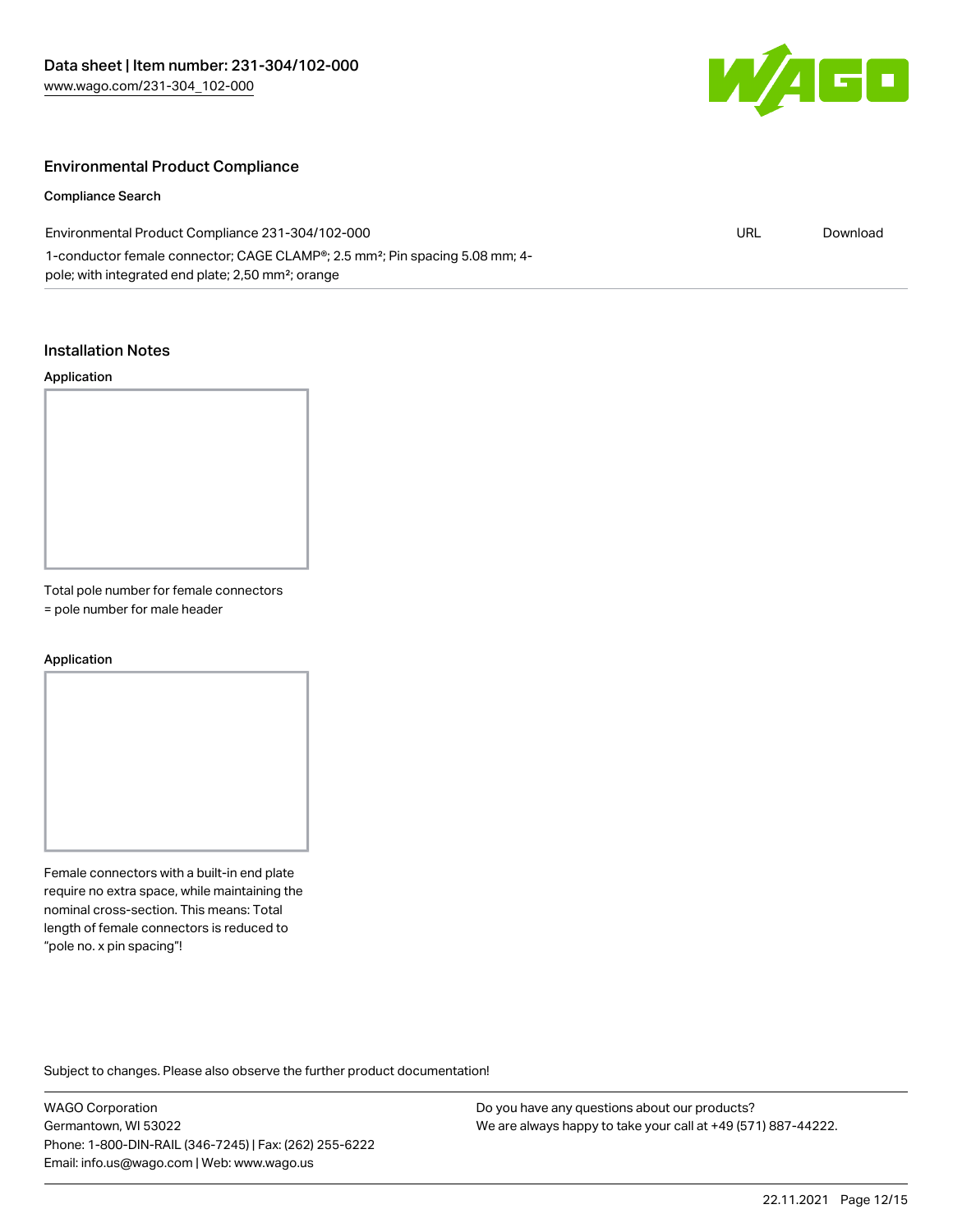



Inserting a conductor via 3.5 mm screwdriver – CAGE CLAMP® actuation parallel to conductor entry.



Inserting a conductor via 3.5 mm screwdriver – CAGE CLAMP® actuation perpendicular to conductor entry.



Inserting a conductor into CAGE CLAMP® unit via operating lever (231-291).



Inserting a conductor via operating tool.



Coding a female connector by removing coding finger(s).

Subject to changes. Please also observe the further product documentation!

WAGO Corporation Germantown, WI 53022 Phone: 1-800-DIN-RAIL (346-7245) | Fax: (262) 255-6222 Email: info.us@wago.com | Web: www.wago.us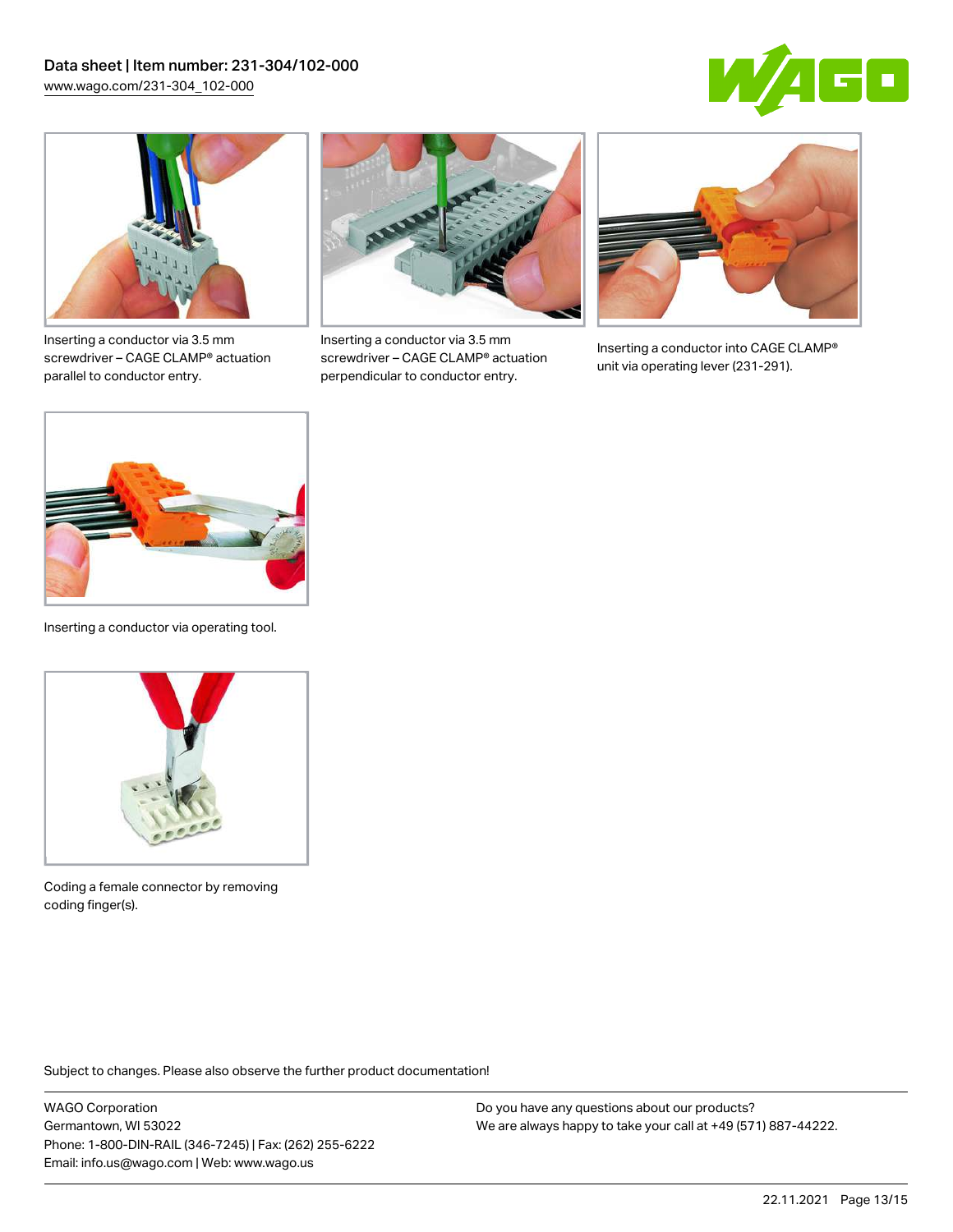



Testing – female connector with CAGE CLAMP®

Integrated test ports for testing perpendicular to conductor entry via 2 or 2.3 mm Ø test plug

Installation



Male connector with strain relief plate



Strain relief housing shown with a male connector equipped with CAGE CLAMP®

Marking

Subject to changes. Please also observe the further product documentation!

WAGO Corporation Germantown, WI 53022 Phone: 1-800-DIN-RAIL (346-7245) | Fax: (262) 255-6222 Email: info.us@wago.com | Web: www.wago.us